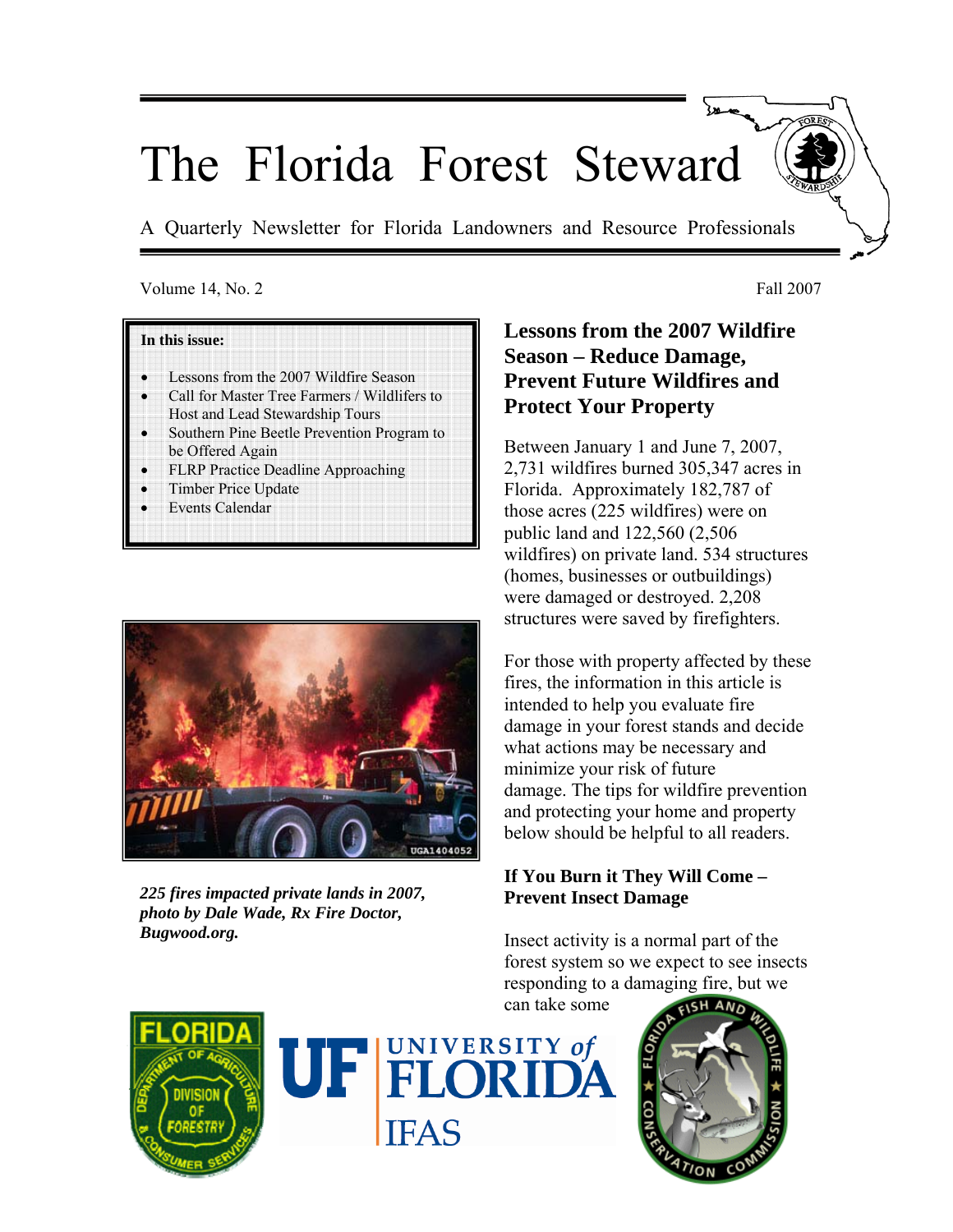actions to prevent significant losses of timber from insect damage. Several factors influence the buildup of insect populations after wildfires: the severity of fire damage to trees, the rate at which trees recover and the removal of damaged trees.

#### Evaluate tree damage

Identification of dead, dying and stressed trees will be important for salvaging heavily damaged stands but keep in mind that readily visible fire damage may be misleading. Pines can recover from significant crown scorch if the roots, trunk, and buds in the crown are uninjured. By the same token, pines with full, green crowns may die if significant portions of their roots and bark were destroyed by fire. If the food and water transport system beneath the bark (cambium) is severely damaged the tree will likely die. Evidence of any one of the following factors indicates a dead, dying, or severely stressed tree:

- Bark is charred on more than 75% of stem height.
- No green needles are present in the crown two months following the fire.
- Resin "weeping" or "bleeding" occurs around the entire circumference of the tree.
- Any sign of ambrosia, wood-boring or bark beetles is observed on or around the trunk. See [http://www.fl](http://www.fl-dof.com/forest_management/fh_index.html)[dof.com/forest\\_management/fh\\_inde](http://www.fl-dof.com/forest_management/fh_index.html) [x.html](http://www.fl-dof.com/forest_management/fh_index.html) for information about these insects and detecting them. Your DOF County Forester can help you evaluate possible insect problems. Find your county forester here: [http://www.fl](http://www.fl-dof.com/field_operations/county_foresters/index.html)[dof.com/field\\_operations/county\\_for](http://www.fl-dof.com/field_operations/county_foresters/index.html) [esters/index.html](http://www.fl-dof.com/field_operations/county_foresters/index.html)

Any combination of two or more of the following factors also indicates a dead, dying, or severely stressed tree:

- Bark is charred on more than 50% of stem height.
- Resin "bleeding" occurs on more than 25% of trunk circumference.
- All organic matter (needles, duff, humus) is absent at the tree's base, creating a sunken ring around the tree.
- Large lateral roots are exposed and charred in two or more quadrants around the tree.

### Recommendations

*Salvage*: If necessary and if possible, remove dead, dying, severely damaged and stressed trees as soon as possible. Removing these trees will lower populations of damaging insects, such as southern pine beetle, by reducing the number of highly susceptible host trees which they would use to reproduce. Harvest severely damaged areas of sawtimber first, and then remove smaller patches of smaller trees. If finding a logger or buyer is a problem it may help to coordinate the sale with a nearby landowner who also has trees to harvest. For steps to selling timber, see [http://edis.ifas.ufl.edu/FR130.](http://edis.ifas.ufl.edu/FR130) Seek the services of a consulting forester if you need assistance. See this publication for tips on selecting a consultant: [http://edis.ifas.ufl.edu/FR125.](http://edis.ifas.ufl.edu/FR125)

*Reinspect*: Frequently revisit all remaining areas of burned residual forest and investigate any new or enlarging pockets of mortality or stress. If bark beetles are present, try to identify the species so you can determine the appropriate response. Southern pine beetles should be given high priority for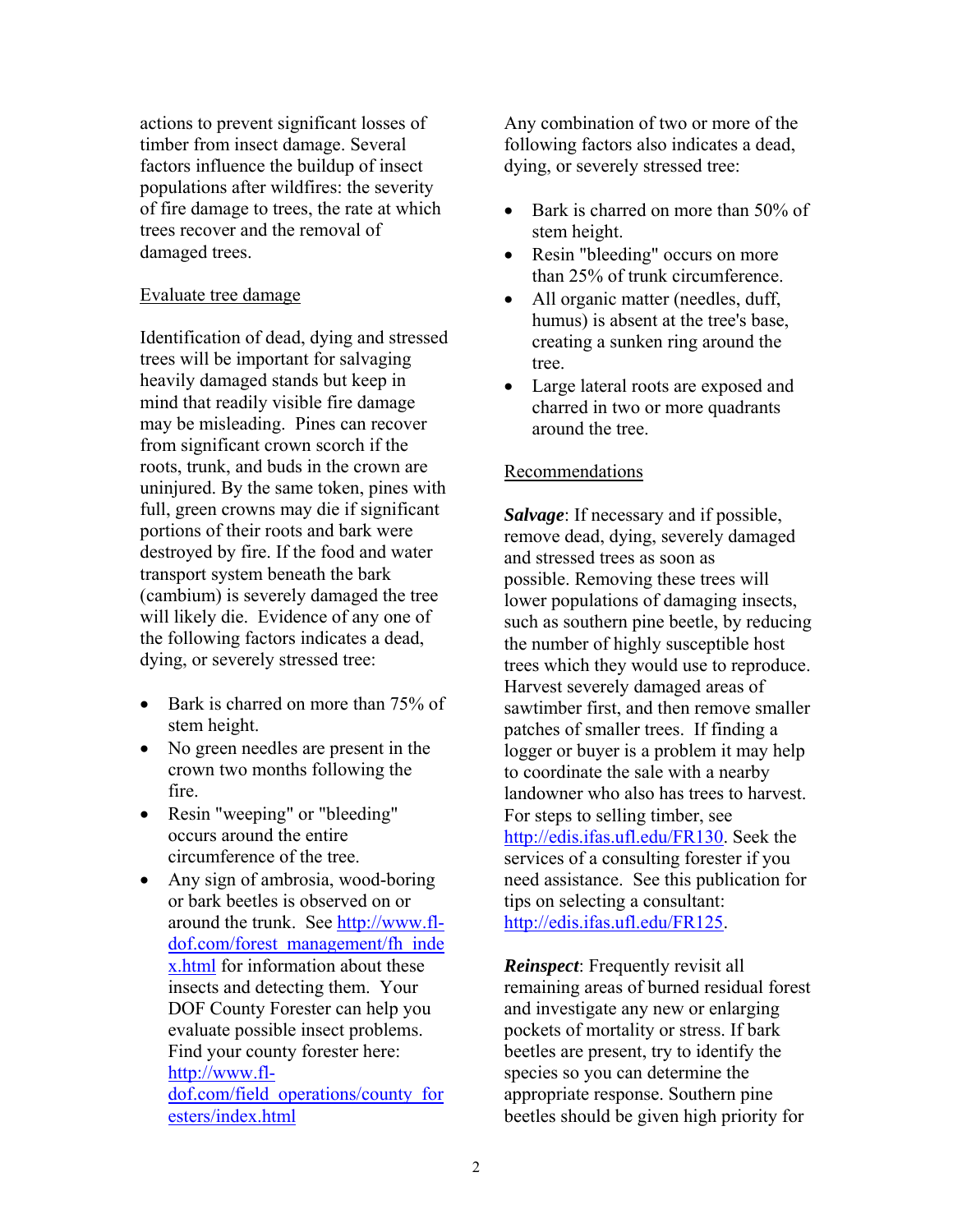control because of their potentially aggressive nature. See link above to find your DOF County Forester for assistance with beetle identification.

*Delay some activities*: Delay planting pine seedlings within or adjacent to burned areas for one planting season (until the winter of 2009 or 2010) because seedlings planted earlier may be killed by debarking weevils. If you can't delay planting, seedlings should be treated with an approved insecticide labeled for use against regeneration weevils.

Finally it is best to avoid forest disturbance (e.g., thinning, burning) within one-half mile of significant wildfire activity because such disturbances can greatly increase the risk of insect outbreaks.

*Beware of other stressing factors*: The timely removal of fire-damaged trees, and trees that are already infested by insects, is an important step in reducing the threat of insect outbreaks. However, other factors will play a role as well. Insect outbreaks are more likely to increase if fire-damaged trees suffer additional stress in the months following fire. Drought, poor soil fertility, severe storms, and other disturbances can further weaken a tree, increasing the amount of time it requires to regain its resistance to insect attack. Many parts of Florida have experienced an extended drought over the last year so trees in these areas may be particularly vulnerable to insect outbreaks.

#### **Prevent Wildfires on Your Property**

Forest fuels accumulate rapidly in pine stands. It only takes four to six years for heavy understory fuels to grow up to

hazardous levels. Regular prescribed fire is the most cost-effective and practical way to maintain low fuel loads under pine stands. But fire may not be an option due to proximity to urban or residential areas, prolonged drought conditions, or already high fuel levels. Mechanical and/or chemical alternatives may be used in those situations, after which prescribed fire may be introduced.

#### Prevent fire with fire

Wildfires that burn into areas where fuels have been reduced by prescribed burning cause less damage and are much easier to control than those that burn in areas where fire has been excluded for an extended period. A fuel reduction burn in a pine stand, especially a young one, requires very specific wind conditions, humidity, and temperature. Higher wind speeds and cooler temperatures can minimize scorch damage to trees. The appropriate interval between prescribed burns for fuel reduction depends on the rate of fuel accumulation, past wildfire occurrence, property values at risk and risk of a fire. A two- to three-year fire cycle is usually adequate after the initial fuel-reduction burn.

After the initial fuel reduction burn it is best to break up fuel continuity by burning patches of the property. Another advantage of patchy burns is habitat diversity for wildlife. Unburned patches provide cover and food for wildlife. Note that these unburned areas could become a hot spot during the next fire, especially if a head fire is used in dry conditions. As always contact your local DOF Field Office to obtain a burn permit before you burn: [http://www.fl](http://www.fl-dof.com/field_operations/index.html)[dof.com/field\\_operations/index.html.](http://www.fl-dof.com/field_operations/index.html)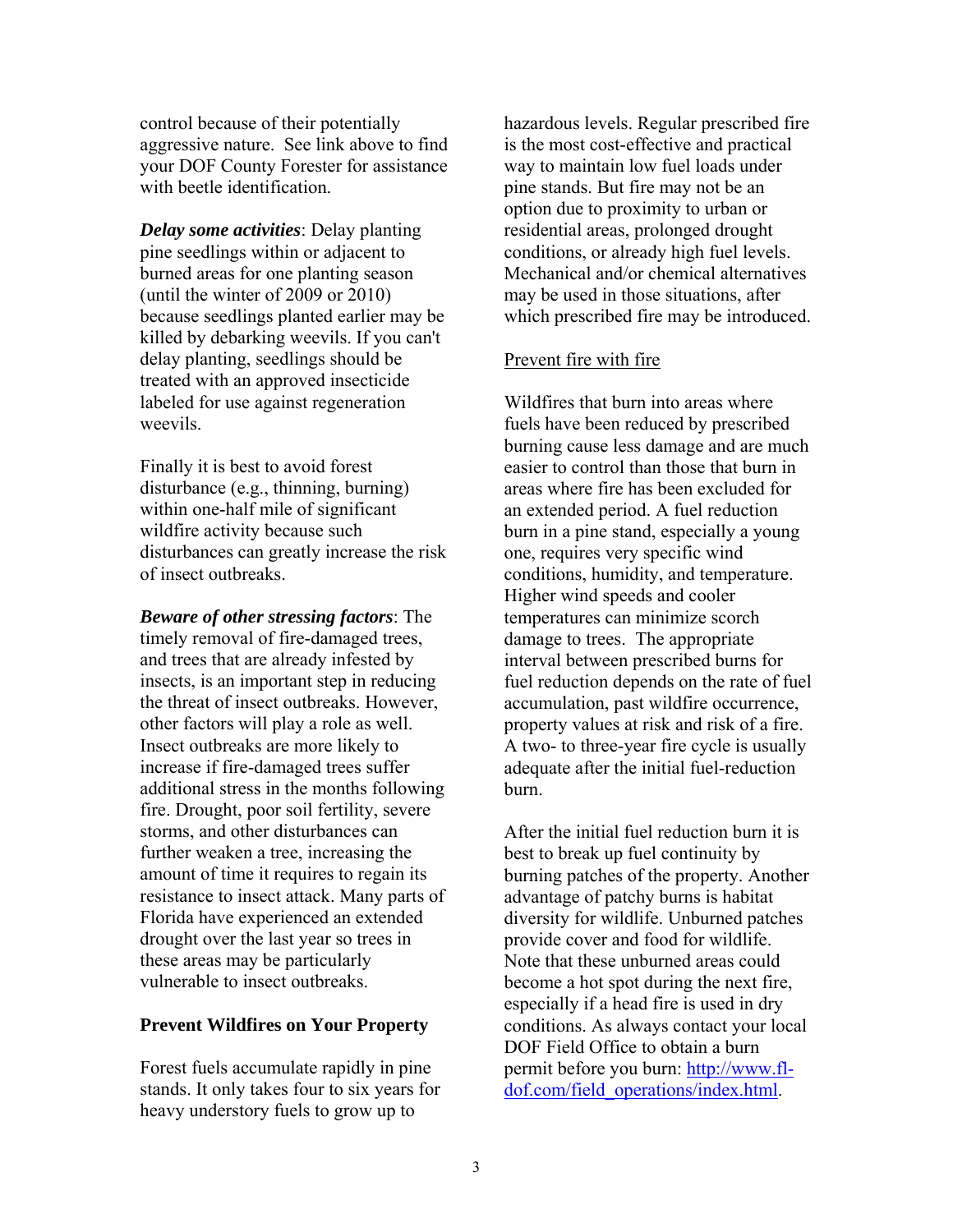For more information on prescribed fire see<http://fireinflorida.ifas.ufl.edu/>

#### What if I can't burn?

Using fire to reduce hazardous fuels is not always an option, especially on smaller ownerships, near residential or urban areas, or when conditions are simply not appropriate for using fire for an extended period.

#### *Hand or machine piling and burning or*

*chipping* is effective and causes minimal site disturbance but can be labor or equipment intensive depending on the fuels. If burning piles, they should be small enough to burn in a day. Resprouting will occur so this treatment will likely need to be repeated in three to five years.

*Mowing or bush-hogging* changes the structure of forest fuels by reducing shrubs to the ground. This practice generally causes minimal impact to the soil and roots so hardwoods will resprout. Mowing can encourage herbaceous browse if done at the right time of year. Fall is generally a good time to mow. Avoid mowing in April through August so nesting birds are not killed or disturbed. Mowing in winter and spring can lead to rapid resprouting of shrubs.

*Chopping, disking and harrowing* also reduce fuels to the ground but have more soil impact so they can also disrupt resprouting of some plants such as palmettos. Disking and harrowing expose bare soil and can limit fire potential until regrowth occurs. Root damage can result if tree overstory is present and erosion may be a problem on slopes.

*Thinning* reduces the risk of crown fire by separating trees and is very beneficial for other objectives such as growing higher value timber products and wildlife habitat improvement. Thinning does not remove ground level fuels, although it may crush down shrubs temporarily, and residual slash may increase fire potential for a period following the treatment.

*Livestock grazing* defoliates most shrubs from the ground to about 5 feet, converts the fuel to organic waste and encourages herbaceous plants and grasses. This can be a costly option if other infrastructure such as fencing, shelter and water are not already available and may not be compatible with other objectives such as habitat for some wildlife species.

*Herbicides* are relatively easy to apply, provide more long-term control, and result in no soil disturbance. However, the fuels are not removed and the remaining dead shrubs or trees are very flammable for one to two years after treatment. Herbicides can be costly although they are usually less so than mechanical treatments.

*Combine treatments*: You may find that some of these treatments may be combined for the best results. For example, an herbicide treatment can be followed by mowing or chopping to reduce the dead fuel to the ground and then perhaps a prescribed fire cycle can be introduced to maintain control. Or you may wish to follow a chop or thin with an herbicide treatment to gain longer control after reducing the fuel to the ground. The right treatment or combination of treatments will depend on your particular ownership situation, management objectives, equipment or labor availability and other factors.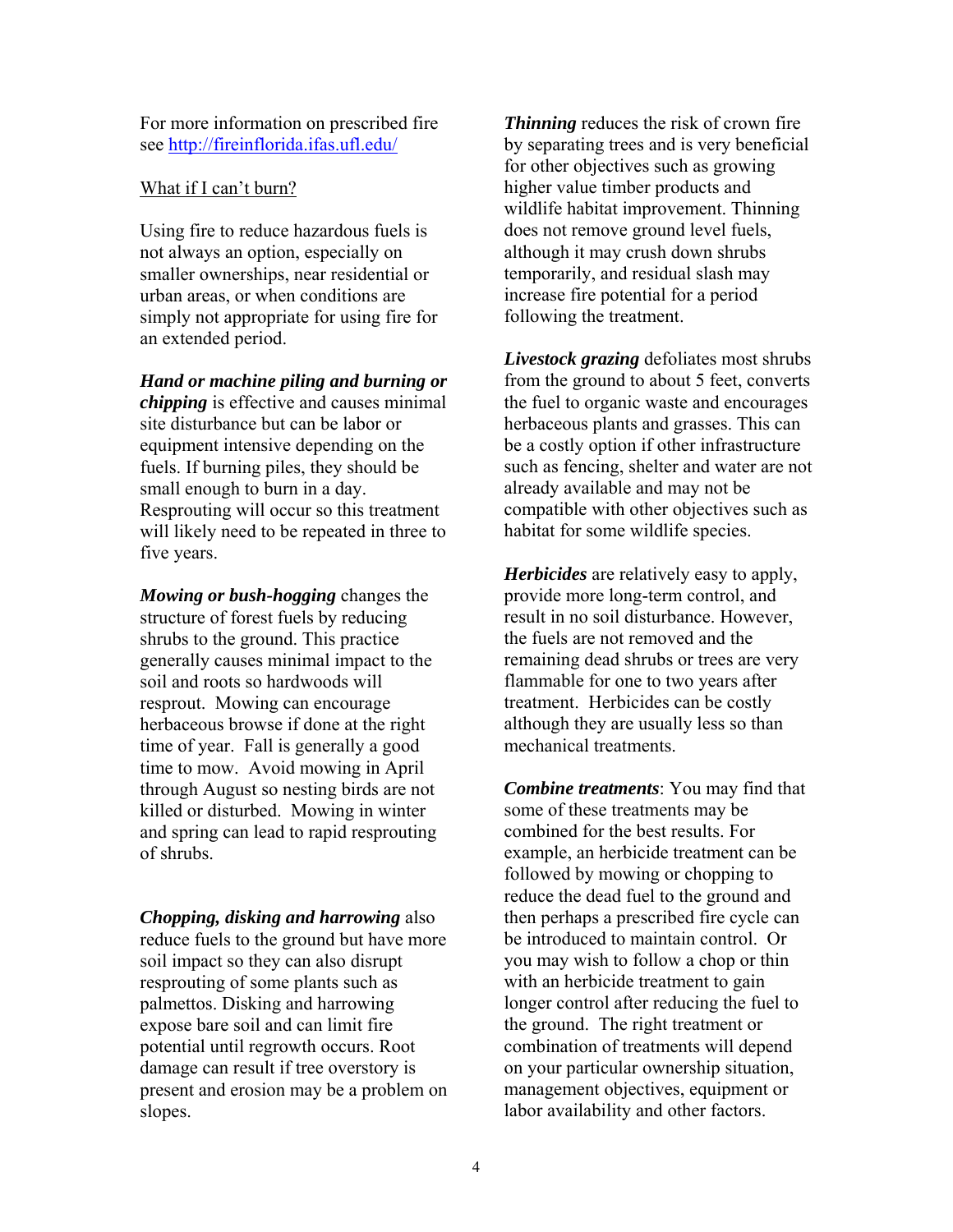#### **Protect Your Property**

People who live in the Wildland-urban interface (people whose home or neighborhood is within ¼ mile of a forested or wildland area) should take action to make their property less likely to ignite from the flames or flying embers from a wildfire. Modify your landscape to better withstand a wildfire with relatively simple improvements:

- Create a "lean, clean and green" landscape within 30 feet of the home by removing highly flammable plants (such as palmetto, gallberry and juniper), trimming low hanging limbs and limbs within 15 feet of the home, replacing pine straw or other organic mulches within one to three feet of the house with lava rock or gravel, and generally cleaning up dry combustible materials in this area of defensible space.
- Clean leaves, pine straw and other debris from roofs and gutters.
- Keep 100 feet of garden hose at an outside faucet.
- Screen the underneath portions of raised decks or floors so flammable materials cannot accumulate.
- Locate stacks of firewood at least 50 feet from the home.
- Install a section (8-10 feet) of noncombustible fencing between any wooden privacy fence and the home.
- Be sure the home address number is clearly visible at the nearest roadway (4" high, non-combustible, reflective letters) to help emergency vehicles find you.

Even if you live in an urban area we suggest that you move any organic mulches one to three feet away from walls or other structural elements constructed with wood or vinyl siding.

#### **References**

Anon. 2004. Wildfire Mitigation in Florida. Florida Department of Community Affairs, Department of Agriculture and Consumer **Services** [\(http://www.fl](http://www.fl-dof.com/wildfire/wf_pdfs/Wildfire_Mitigation_in_FL.pdf)[dof.com/wildfire/wf\\_pdfs/Wildfire\\_Mitigation\\_i](http://www.fl-dof.com/wildfire/wf_pdfs/Wildfire_Mitigation_in_FL.pdf) [n\\_FL.pdf\)](http://www.fl-dof.com/wildfire/wf_pdfs/Wildfire_Mitigation_in_FL.pdf)

Anon. 1998. Insects and the Wildfires of 1998. Southern Pine Beetle Working Group, appointed by the Florida Department of Agriculture and Consumer Services, Division of Forestry.

Latt, C (ed.). 1999. Insects and the Wildfires of 1998: Reducing the Risk of Additional Tree Losses. The Florida Forest Steward, vol. 7, no. 4, Forest Stewardship Publication, Florida Cooperative Extension Service, IFAS, University of Florida. Gainesville.

Wade, D. D. and J.D. Lundsford. 1989. A Guide for Prescribed Fire in Southern Forests. USDA Forest Service Technical Publication R8-TP 11 [\(http://www.pfmt.org/standman/prescrib.htm](http://www.pfmt.org/standman/prescrib.htm))

#### **See these Web sites for more information and publications on these topics:**

Fire in Florida Web page [\(http://fireinflorida.ifas.ufl.edu/\)](http://fireinflorida.ifas.ufl.edu/) Interface South [\(http://www.interfacesouth.org/fire/](http://www.interfacesouth.org/fire/))

## **Call for Master Tree Farmers and/or Master Wildlifers to Host and Lead Stewardship Tours**

This year we'd like to continue to give Florida's Master Tree Farmers and Wildlifers an opportunity to volunteer by hosting and leading a Stewardship tour at their property. Many of you reading this newsletter have completed one or more of the Master Tree Farmer or Master Wildlifer shortcourses offered through the Southern Forest Resources Extension Team, UF-IFAS, Florida Division of Forestry, Florida Fish and Wildlife Conservation Commission and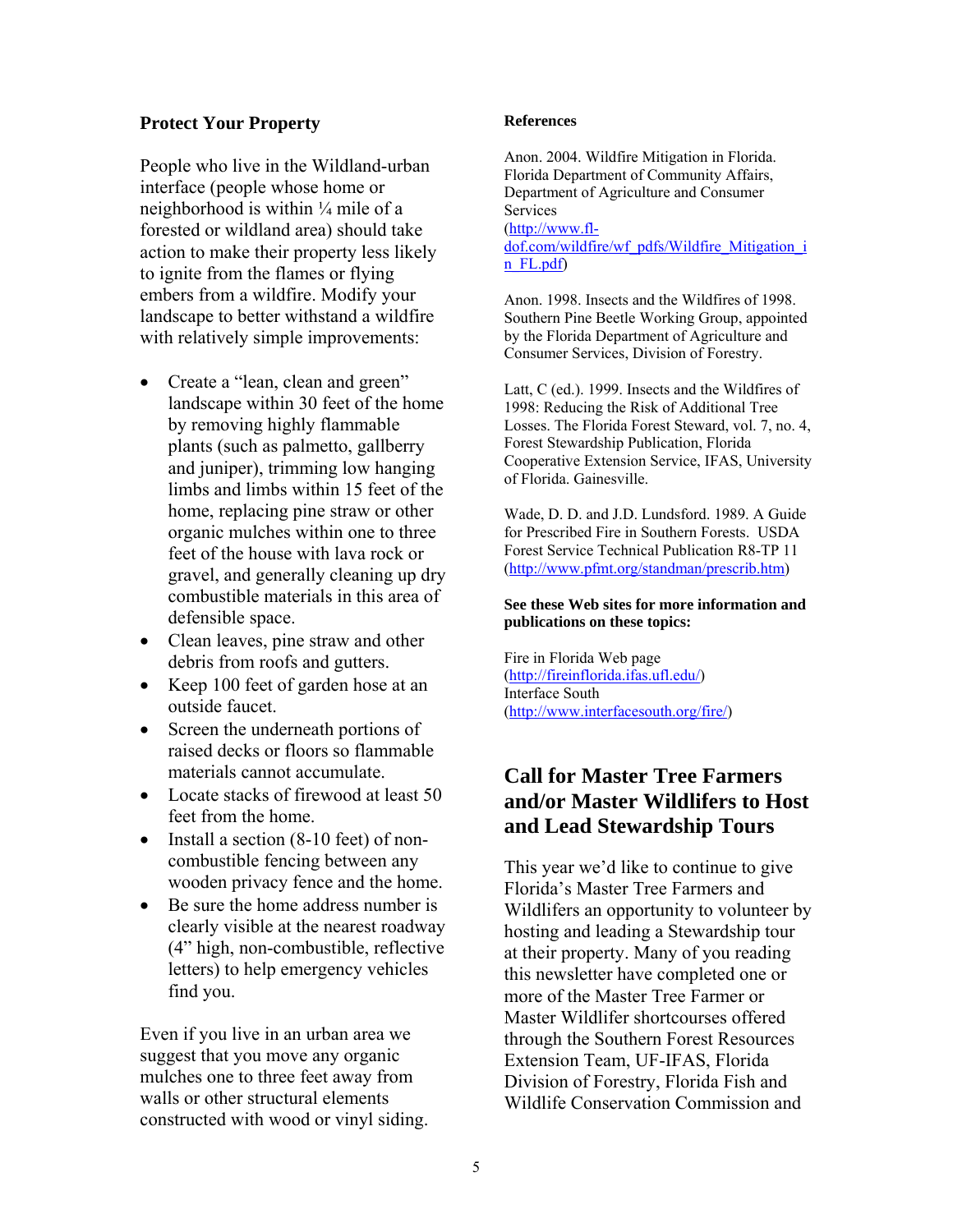Florida Forestry Association. The certificate you received after completing one or more of these programs states that you have:

*"completed 21 hours of forestry and/or wildlife management training and hereby given the title Master Tree Farmer (or Master Tree Farmer 2 or Master Wildlifer) for volunteering to work to advance forestry and/or wildlife management in Florida."* 

This is your chance to volunteer. Another objective for the tours this year is to visit properties in central and south Florida as we rarely get to these areas. If you own land in these regions and are interested in hosting a tour please contact us. As in past tours, agency and/or private natural resource professionals will facilitate the discussions by providing additional information as needed. We will continue to solicit funding from sponsoring organizations to cover the meals provided at the end of each tour.

If you have completed the Master Tree Farmer and/or Master Wildlifer courses or otherwise wish to volunteer by hosting and leading a landowner tour at your property during the 2007-2008 tour season, please contact Chris Demers at 352-846-2375 or [cdemers@ufl.edu.](mailto:cdemers@ufl.edu)

## **Southern Pine Beetle Prevention Program Offered Again**

Beginning July 30, the Division of Forestry is re-offering the Southern Pine Beetle Prevention Cost-Share Program to eligible private forest landowners. The program offers up to 50 percent cost reimbursement for precommercial thinning and prescribed burning treatments, and a \$50 per acre incentive

payment for landowners who conduct a first pulpwood thinning. The program is limited to 44 northern Florida counties located within the range of the southern pine beetle. The minimum tract size requirement is 10 acres and funding requests may not exceed \$10,000. For an application and more information on program requirements and procedures, contact your county forester. Applications will be evaluated on a firstcome-first-serve basis.

# **FLRP Practice Deadline Approaching**

The Division of Forestry requests that all remaining Forest Land Recovery Program (FLRP) grant recipients please *complete all practices funded by FLRP by September 1, 2007*. The FLRP cost share program will end on September 30, 2007 and any additional extension of time to complete practices cannot be granted. Once completed, contact your County Forester so that they can coordinate the inspection of your project and submit your invoices no later than September 10, 2007 to prevent any chance of not being reimbursed due to late submission.

If you will not be able to complete your project or if you will only be able to complete part of your project prior to September 1, 2007, please contact your County Forester immediately and let him/her know exactly what your situation is.